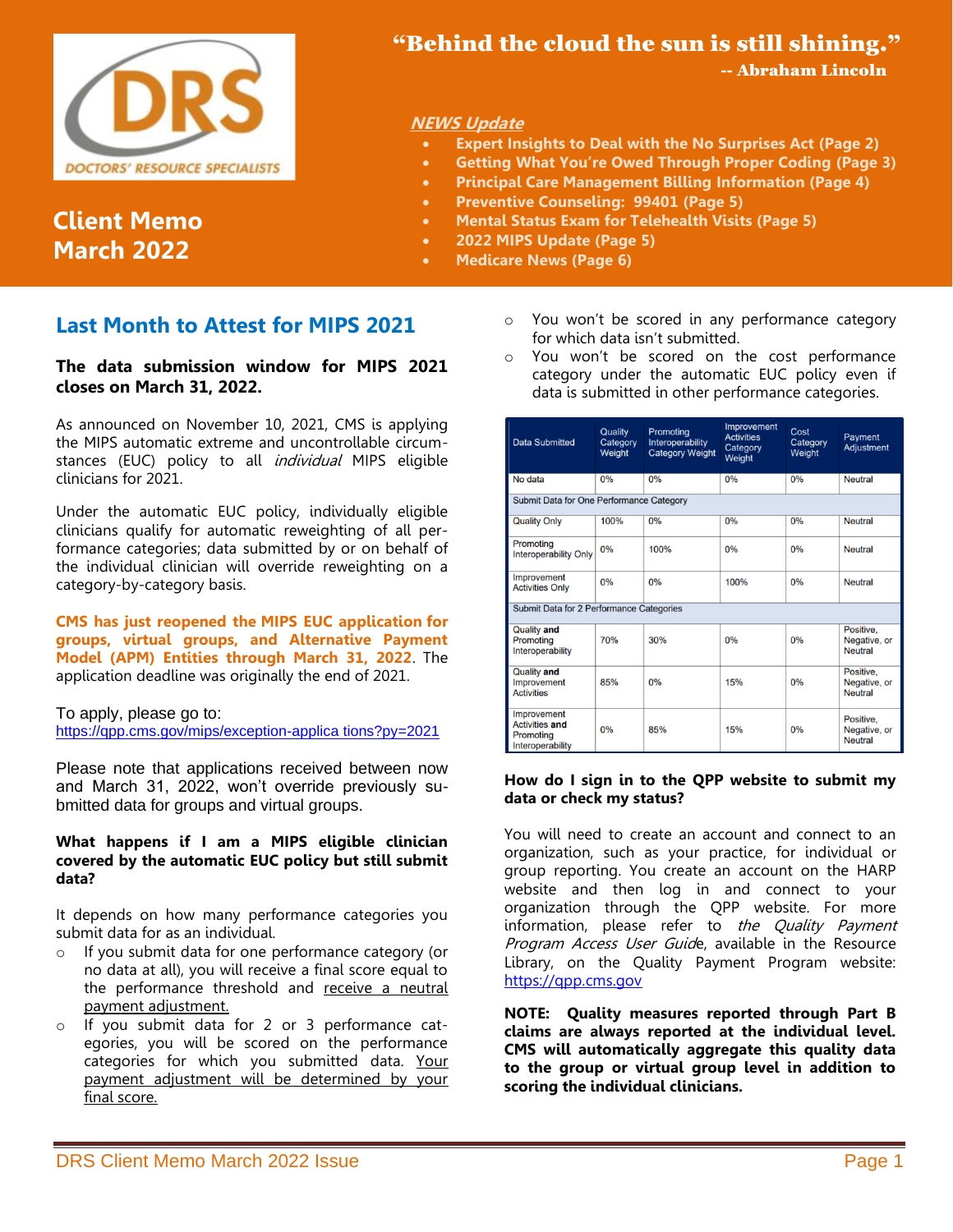### **No Surprises Act: Expert Insights to Help Doctors Follow the Law** – Andis

Robeznieks, AMA New Bulletin, February 1, 2022

Implementation of the No Surprises Act, intended to protect patients from unexpected out-of-network medical expenses, will take a while. But there are things that doctors must know and do now to comply and be prepared as regulations are developed and put in place.

A recently published AMA [toolkit to help prepare](https://www.ama-assn.org/system/files/ama-nsa-toolkit.pdf)  [doctors for implementation of the No Surprises](https://www.ama-assn.org/system/files/ama-nsa-toolkit.pdf)  [Act](https://www.ama-assn.org/system/files/ama-nsa-toolkit.pdf) contains information that can help ensure that the doctors themselves won't be taken by surprise by elements embedded deep within the regulations. Please review it at:

<https://www.ama-assn.org/system/files/ama-nsa-toolkit.pdf>

Experts from Manatt Health recently detailed enforcement challenges and the interaction between state and federal surprise billing regulations in an "[AMA Advocacy](https://www.ama-assn.org/delivering-care/patient-support-advocacy/ama-advocacy-insights-webinar-series-implementing-no)  Insights" [webinar](https://www.ama-assn.org/delivering-care/patient-support-advocacy/ama-advocacy-insights-webinar-series-implementing-no) which can be viewed by copying and pasting or clicking on the link below:

[https://www.ama-assn.org/delivering-care/patient](https://www.ama-assn.org/delivering-care/patient-support-advocacy/ama-advocacy-insights-webinar-series-implementing-no)[support-advocacy/ama-advocacy-insights-webinar](https://www.ama-assn.org/delivering-care/patient-support-advocacy/ama-advocacy-insights-webinar-series-implementing-no)[series-implementing-no](https://www.ama-assn.org/delivering-care/patient-support-advocacy/ama-advocacy-insights-webinar-series-implementing-no)

Manatt partner Michael Kolber outlined four key areas that physicians need to know about and prepare for:

- How is patient cost-sharing and physician payment determined for these out-of-network situations?
- What obligations exist to provide good faith estimates to patients?
- When a patient chooses to be treated by an outof-network physician at an in-network facility, when can the physician get consent to balance bill for those nonemergency services?
- When can the physician get consent to balance bill for post-stabilization services in connection with an emergency visit to a hospital or a freestanding emergency department?

Please watch the webinar for answers to these questions.

#### **Patient Cost-sharing, Doctor Payment**

The core issues of the law concern patients receiving emergency care at an out-of-network hospital emergency department or freestanding ED; or patients receiving care from an out-of-network physician or other health professional for an ancillary service such as anesthesiology, pathology or radiology at an in-network facility.

"In either of those two situations, one of the core protections is that the patient can only be required to pay the in-network cost-sharing amount under the patient's health plan," Kolber said. "In all of these, the context is this is an insured patient that either has employer-sponsored coverage or has individual market commercial coverage."

The process involves two calculations: Patient costsharing, which happens at the front of the process; and physician payment, which is at the back end.

"The patient's obligation should be resolved relatively soon in this process—even if there continues to be a dispute between the provider and the plan about what the out-of-network reimbursement should be," Kolber said.

He added that, if a disputed payment between a health plan and a physician or other health professional goes to arbitration, it doesn't affect the amount the patient will pay. "It's just between the plan" and the doctor, Kolber explained.

The independent-dispute resolution process created by the regulations differs from what was written in the law, and Kolber noted that this is the subject of some lawsuits—including one jointly filed by the AMA and the American Hospital Association.

Kolber said the courts may issue rulings in the spring, or about the time the first arbitration proceedings begin which would be 90 days after services were rendered. There is also the likelihood that the decisions would be appealed.

#### **Good Faith Estimates for Uninsured**

The good faith estimate has been an area of enormous agitation among physicians and others, Kolber said, adding that it only applies to services provided to uninsured or self-pay patients—included those who are covered by commercial insurance but are choosing not to use it.

If the actual charges for the episode of care exceed the good faith estimate by more than \$400, the patient can dispute that bill through a new patient-physician dispute-resolution process.

Patients can also choose to be treated by an out-ofnetwork physician at an in-network facility. But to do so, the physician must gain the patient's formal consent.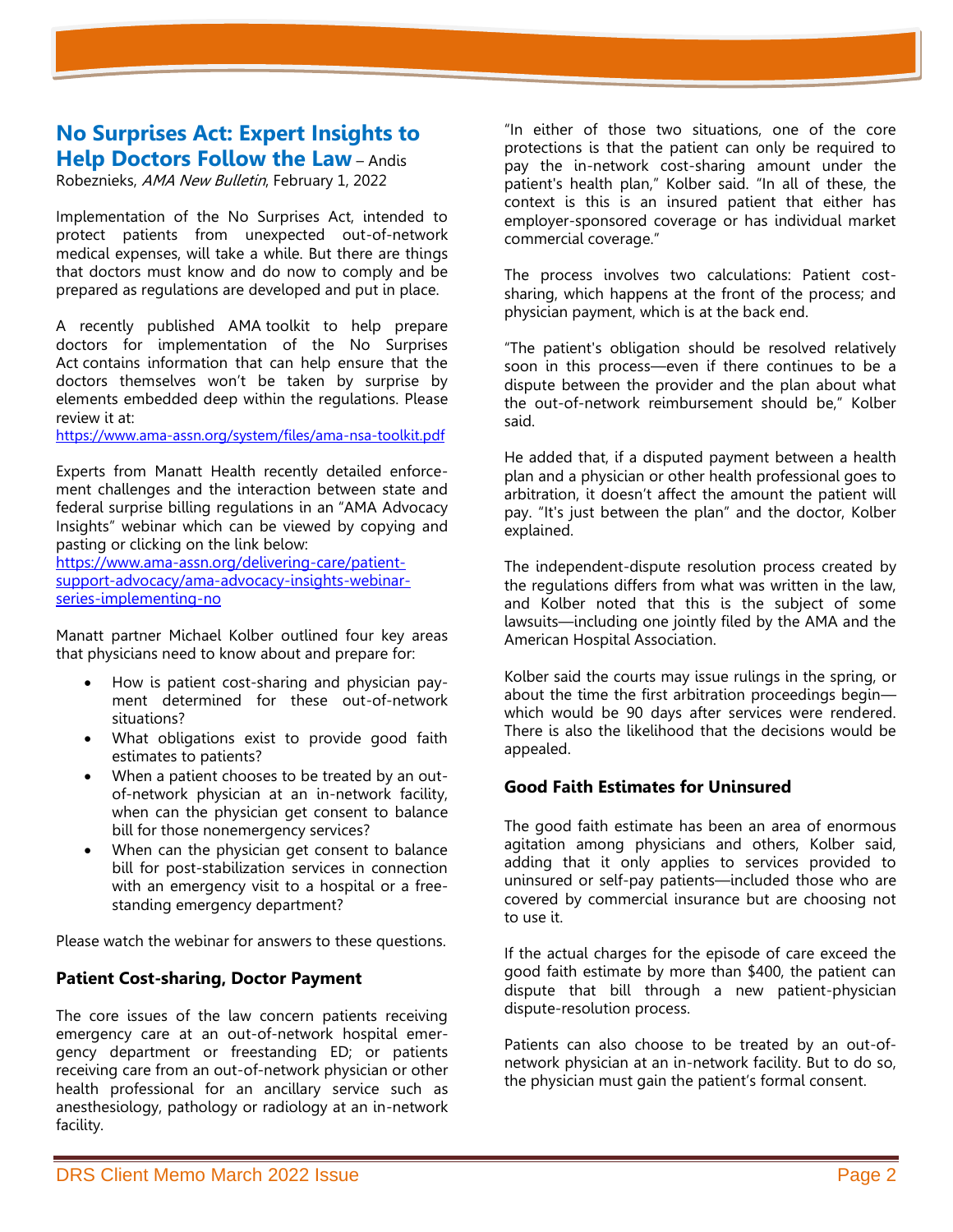# **Getting What You're Owed Through Proper Coding**

Proper documentation and taking advantage of new coding designations can ensure practices are getting the most for the care they provide.

A physician's goal is to care for their patients, but a key part of being able to provide that care is the eternal quest for payment, writes Keith A. Reynolds in his February 23, 2022, article for Physicians Practice.



One way to ensure that a practice maximizes its coding regimen is to make sure that each encounter can be efficiently billed. Adhering to the following expert coding tips can help practices supercharge their revenue.

#### **Don't Tinker Around the Margins**

Bill Dacey, MHA/MBA, president and CEO of The Dacey Group, says that when some people think of supercharging their coding practices, they think of billing for smaller things that they're not already doing. He warns this approach may not be as effective as expected.

"My approach to this has always been to stop working the corners and the little \$3 codes and counting all that little stuff," he says. "Why don't you just make sure you're doing the stuff that you do 99% of the time? That will probably get your revenue where it's supposed to be."

Dacey says that mastering the new outpatient coding guidelines, released last year, can help shore up revenues by enabling the practice to bill for what the new guidance allows. He gives the example of code 99213.

It's the most commonly reported code in the country, and it's been a 99213 for 30 odd years, but with the changes that came in 2021, it makes it a whole lot easier to call that a 99214, he explains.

Dacey says this feels off to long-time physicians because it's been an evaluation and management level three for so long, but now it is a four.

"If (a practice) wanted to supercharge their coding, I would do it with the codes that had the real money," Dacey says. "You're doing the exact same thing you did two years ago, but now it's worth 50% more."

#### **Documentation Is Key**

Nancy Enos, FACMPE, CPC-I, coding consultant with Enos Medical Coding, says that the key to getting the most revenue through coding is proper documentation of time spent.

A focus on extensive documentation allows practices to keep track of all the time spent on a patient encounter, enabling the practice to efficiently bill. This documentation becomes very important when billing for nonpatient facing activities.

#### **Non-patient Facing Activities**

Ms. Enos also recommends that practices understand which non-patient facing activities still count for time.

"There are several different things that count as reportable time as long as they're performed by a billing provider on the same date as the billable visit," she says. "It can't be the day before, it can't be the medical assistant, it has to be a billing provider and it has to be the same date."

These non-patient facing activities include:

- Preparing to see the patient
- Obtaining and reviewing separately obtained history
- Ordering medications, tests, or procedures
- Referring and communicating with other physicians
- Documenting clinical information in the electronic or other health record
- Independently interpreting results and communicating them to the patient, family, or caregiver
- Care coordination

There are so many things that billing providers can just confirm, like the patient history and labs that were collected by their support staff. When they review it on the day of the service before they see the patient, that could be another 20 minutes that is billable time toward the level of service.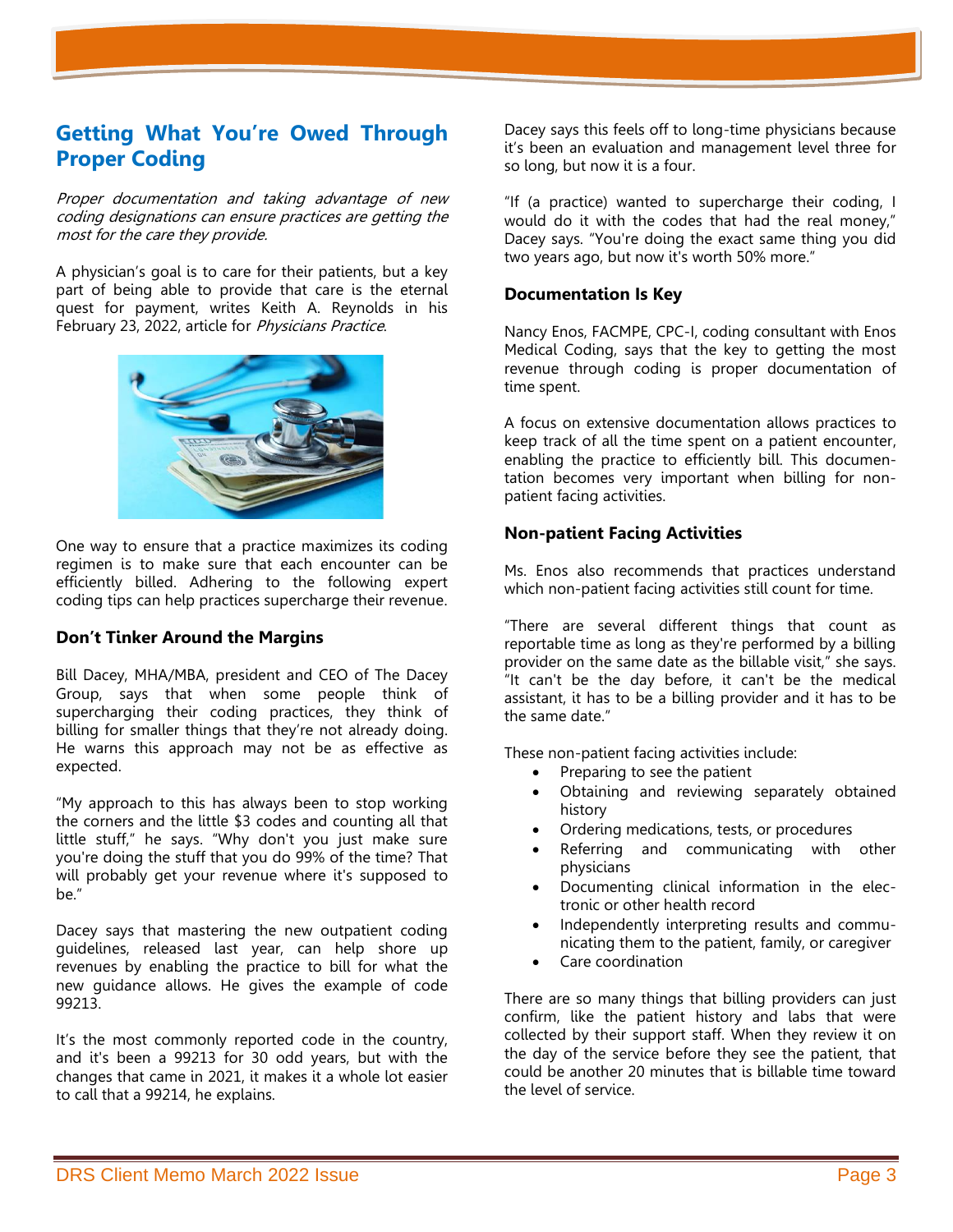After the patient leaves, any calls to physicians to put in place any coordination of care or documenting and updating the medical record itself is now billable time that never was counted before 2021

Ms. Enos also recommends making sure that a practice keeps track of time when it comes to telehealth appointments.

In instances where a telemedicine visit results in advice to come into the office because the patient does need to be seen, you can only bill one visit per patient per day, so it's just the office visit that's billed. You can bill for total time spent on the day of the encounter. If you're using time, then you could add the time together for the telemedicine visit and the in-office visit.

This is also a good reason to get your practice's documentation in order, as properly documented activities are more likely to stand up to scrutiny from insurance companies, Ms. Enos adds.

# **Principal Care Management**

Effective January 1, 2022, Medicare began accepting four new CPT codes for principal care management (PCM) and discontinued two Healthcare Common Procedure Coding System G codes, reports Lisa Eramo in her February 2022 article for Medical Economics.

Experts say the new codes, which are paid at a higher rate than the G codes, afford physicians the opportunity to improve outcomes while simultaneously generating additional revenue.

**What is PCM?** PCM is similar to Chronic Care Management (CCM) in that both services are for patients who require ongoing clinical monitoring and care coordination. However, unlike its CCM counterpart, **PCM only requires patients to have one complex chronic condition**; CCM requires three or more.

For example, PCM could be appropriate for a patient with uncontrolled diabetes or uncontrolled hypertension or a high-risk patient with severe asthma who has frequent hospital readmissions, says Terry Fletcher, B.S., CPC, a health care coding and reimbursement consultant.

Many practices are already doing this work to take care of these patients. They just need to capture the right information so they can bill for it compliantly.

That information includes details such as:

- disease-specific care plans,
- adjustments in medication regimens,
- ongoing communication with specialists and more.

Internists who treat a high volume of Medicare patients should definitely consider providing and billing for all care management services, including transitional care management (TCM), CCM and PCM because this population tends to struggle with at least one chronic condition and frequent hospitalizations, says Don McDaniel, CEO of Canton & Company, a health care growth and strategic services firm.

Consider a patient who is admitted to the hospital with uncontrolled hypertension. The patient may require TCM for 30 days after discharge, followed by PCM for an additional 30 days or more. If the patient develops an additional complex chronic condition that requires ongoing monitoring, they may even be eligible for CCM instead of PCM.

Note that CCM is also a 30-day service for a patient with two or more chronic conditions expected to last at least 12 months and that place the patient at significant risk of death, acute exacerbation/decompensation or functional decline.

**How can internists provide PCM effectively?** Experts provide these five considerations for internists who plan to offer PCM in the months ahead:

- 1. Choose the right patients Not every patient with a complex chronic condition requires PCM. Make sure you're documenting that the condition is severe enough that the patient is at risk for hospitalization or was recently hospitalized several times due to that condition
- 2. Bill the right codes: 99424 and 99425 -- when a physician or nonphysician provider performs the PCM, and 99426 and 99427 -- when clinical staff under the direct supervision of a physician or other qualified health care professional provides the service.
- 3. Document patient consent
- 4. Document who did what and for how long
- 5. Determine whether you'll outsource PCM -- ask these questions:
	- o What type of PCM services are you currently providing but not billing?
	- o Are you able to bill for those services and potentially cover the cost of hiring an additional staff member?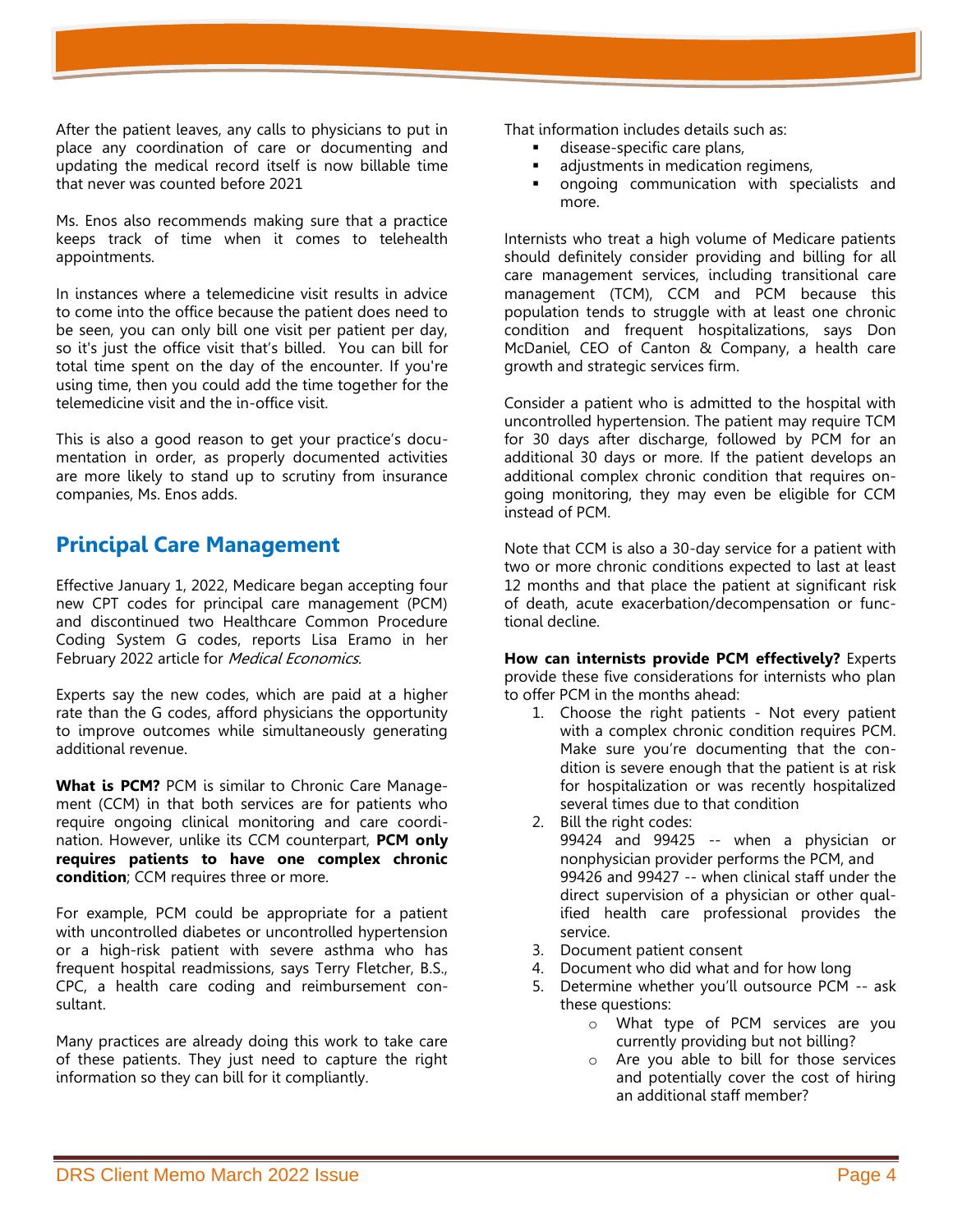# **Preventive Counseling – 99401**

This code has been used as a behavioral counseling code to report services for the purpose of promoting health and preventing illness.

Reimbursement for 99401 is typically on the order of \$30-40. While not a princely sum, this is typically a service done in addition to pharmacotherapy management. Apply a 25 modifier, denoting a separate service on the same visit, and this will earn an extra \$35 on your standard 99214 reimbursement.

Please note that this applies only to commercial membership. CPT 99401 is not covered for Medicare Advantage members. Medicare has its own separate code, **G0447**, which pays about 25% less and comes with more specific coding rules.

This notice is a clarification of the appropriate coding for provider reimbursement for COVID-19 vaccine counseling for vaccine-hesitant commercial members

#### **Key Details**

- CPT 99401: Preventative medicine counseling and/or risk factor reduction intervention(s) provided to an individual, up to 15 minutes - may be used to counsel commercial members regarding the benefits of receiving the COVID-19 vaccine.
- CPT 99401 can be billed at only one visit for each member per day.
- Providers may bill CPT 99401 with ICD-10 code Z71.89 for no member cost-share.
- This service can be provided by MD/DO, NP, PA, and/or CNM.

For more information, view [the special bulletin from the](https://medicaid.ncdhhs.gov/blog/2021/06/21/special-bulletin-covid-19-168-vaccination-counseling-code-reimbursement)  North Carolina [Department of Health and Human](https://medicaid.ncdhhs.gov/blog/2021/06/21/special-bulletin-covid-19-168-vaccination-counseling-code-reimbursement)  [Services:](https://medicaid.ncdhhs.gov/blog/2021/06/21/special-bulletin-covid-19-168-vaccination-counseling-code-reimbursement) 

[https://www.bluecrossnc.com/provider-news/provider](https://www.bluecrossnc.com/provider-news/provider-reimbursement-covid-19-vaccine-counseling)[reimbursement-covid-19-vaccine-counseling](https://www.bluecrossnc.com/provider-news/provider-reimbursement-covid-19-vaccine-counseling)

### **MENTAL STATUS EXAM FOR TELE-HEALTH VISITS** – Marc Berger, MD, Practice

Pearls, Family Practice Management, Jan-Feb 2021 issue

Many of us are doing more telehealth visits during the COVID-19 pandemic. But when those visits call for a mental status exam, things can get tricky.

The Mini-Mental State Examination, Montreal Cognitive Assessment, and St. Louis University Mental Status Exam

all require reading and writing, which are difficult to do via telehealth.

Instead, I use an old but validated 10-question screen: the Short [Portable Mental Status Questionnaire](https://geriatrics.stanford.edu/culturemed/overview/assessment/assessment_toolkit/spmsq.html) (SPMSQ). It includes 10 standard questions with no need for the patient to write or read, which makes it a very useful test in hospitals, in nursing homes, and via telephone or telehealth visits.

Documenting the patient's correct or incorrect answers can help indicate the complexity of the medical decision making or the extended time required for the visit and support higher level coding.

For patients who do poorly on the SPMSQ, I usually estimate the [Glasgow Coma Scale](https://www.cdc.gov/masstrauma/resources/gcs.pdf) to get a quantitative estimate of their verbal and command-following abilities. If mood is a consideration, the [Patient Health](https://www.alz.org/media/Documents/nida-clin-trials-patient-health-question-2.pdf)  [Questionnaire-2](https://www.alz.org/media/Documents/nida-clin-trials-patient-health-question-2.pdf) is a quick screen that also produces a numerical score.

# **MIPS 2022 Updates**

#### **MIPS Explore Measures Tool Updated for 2022**

CMS has updated the MIPS [Explore Measures and](https://lnks.gd/l/eyJhbGciOiJIUzI1NiJ9.eyJidWxsZXRpbl9saW5rX2lkIjoxMDAsInVyaSI6ImJwMjpjbGljayIsImJ1bGxldGluX2lkIjoiMjAyMjAyMDkuNTMxNjUzNTEiLCJ1cmwiOiJodHRwczovL3FwcC5jbXMuZ292L21pcHMvZXhwbG9yZS1tZWFzdXJlcz90YWI9cXVhbGl0eU1lYXN1cmVzJnB5PTIwMjIifQ.KGUXIfgpqz7Wkp3vbe5yT7h7ScJpQzd4M2MSpyIKSas/s/148356598/br/126392848951-l)  [Activities tool](https://lnks.gd/l/eyJhbGciOiJIUzI1NiJ9.eyJidWxsZXRpbl9saW5rX2lkIjoxMDAsInVyaSI6ImJwMjpjbGljayIsImJ1bGxldGluX2lkIjoiMjAyMjAyMDkuNTMxNjUzNTEiLCJ1cmwiOiJodHRwczovL3FwcC5jbXMuZ292L21pcHMvZXhwbG9yZS1tZWFzdXJlcz90YWI9cXVhbGl0eU1lYXN1cmVzJnB5PTIwMjIifQ.KGUXIfgpqz7Wkp3vbe5yT7h7ScJpQzd4M2MSpyIKSas/s/148356598/br/126392848951-l) for the 2022 performance year. This handy tool is located at:

[https://qpp.cms.gov/mips/explore-measures?tab](https://qpp.cms.gov/mips/explore-measures?tab%20=quality%20Measures&py=2022)  [=quality Measures&py=2022](https://qpp.cms.gov/mips/explore-measures?tab%20=quality%20Measures&py=2022)

CMS created the tool to help MIPS eligible clinicians get familiar with the available measures and activities for each performance category under traditional MIPS. *It's for planning purposes only and will not submit anything to CMS.*

**The tool supports traditional MIPS participation.** 

Visit the [MIPS Value Pathways \(MVPs\)](https://lnks.gd/l/eyJhbGciOiJIUzI1NiJ9.eyJidWxsZXRpbl9saW5rX2lkIjoxMDEsInVyaSI6ImJwMjpjbGljayIsImJ1bGxldGluX2lkIjoiMjAyMjAyMDkuNTMxNjUzNTEiLCJ1cmwiOiJodHRwczovL3FwcC5jbXMuZ292L21pcHMvbWlwcy12YWx1ZS1wYXRod2F5cyJ9.zTij5lLxtWQlsnMzhoF3vyqdCjJDHjA7ZPR412eUpvE/s/148356598/br/126392848951-l) and [APM](https://lnks.gd/l/eyJhbGciOiJIUzI1NiJ9.eyJidWxsZXRpbl9saW5rX2lkIjoxMDIsInVyaSI6ImJwMjpjbGljayIsImJ1bGxldGluX2lkIjoiMjAyMjAyMDkuNTMxNjUzNTEiLCJ1cmwiOiJodHRwczovL3FwcC5jbXMuZ292L21pcHMvYXBtLXBlcmZvcm1hbmNlLXBhdGh3YXkifQ.cpIDUcqlHd3ozDy2UDhEbH5dpn7hsGEcHgA4p7q1paY/s/148356598/br/126392848951-l)  [Performance Pathway \(APP\)](https://lnks.gd/l/eyJhbGciOiJIUzI1NiJ9.eyJidWxsZXRpbl9saW5rX2lkIjoxMDIsInVyaSI6ImJwMjpjbGljayIsImJ1bGxldGluX2lkIjoiMjAyMjAyMDkuNTMxNjUzNTEiLCJ1cmwiOiJodHRwczovL3FwcC5jbXMuZ292L21pcHMvYXBtLXBlcmZvcm1hbmNlLXBhdGh3YXkifQ.cpIDUcqlHd3ozDy2UDhEbH5dpn7hsGEcHgA4p7q1paY/s/148356598/br/126392848951-l) webpages for more details about the measures and activities in those participation frameworks. The links are listed below: <https://qpp.cms.gov/mips/mips-value-pathways> <https://qpp.cms.gov/mips/apm-performance-pathway>

You can also download the specifications and other supporting materials related to the Promoting Interoperability, improvement activities, quality, and cost performance categories on the QPP website as well to assist with 2022 participation[.](https://qpp.cms.gov/) [https://qpp.cms.gov](https://qpp.cms.gov/)